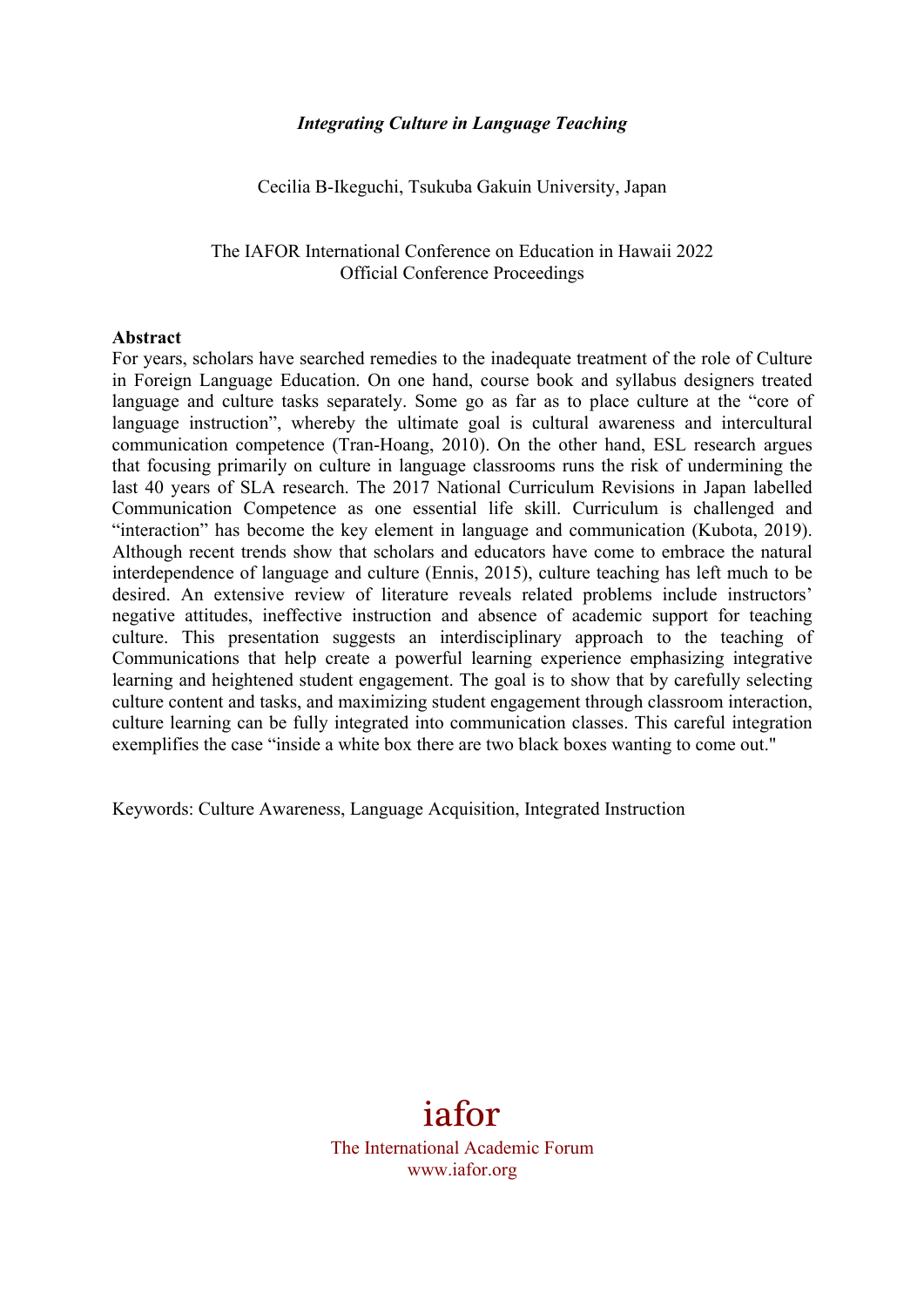## **Introduction**

The first part of this paper discusses research findings and issues related to the general theme of this research. The second part highlights issues that hope to provide the foundation and existence for a pedagogical integration of cultural elements into the teaching of English as a second or foreign Language.

## **Review of the Situation**

To start with, what role should Culture play in the  $ES \cdot EFL$  Curriculum? How should it be defined? How should it be taught? These and other questions have been raised time and again over the years, yet no real consensus has emerged and certainly no simple answers" (Furstenberg, 2010). For decades, scholars have searched remedies to the inadequate treatment of the role of culture in Language Education. Course books and syllabus designers have treated language and culture tasks separately. However, the truth of the matter is the intrinsic relation between these two is what Douglas Brown describes:

A language is a part of a culture, and a culture is part of a language; the two are intricately interwoven so that one cannot separate one from the other…without losing the significance of either language or culture. (2011)

Here are a few examples of the continuing dilemma and attempts to resolve the issue. The publication of *"Theory and Practice in Language Learning*" in 1960 triggered the interest on the field of teaching culture in second of foreign language education, and started a discussion on the topic.

Four decades later, *Standards for FL Learning* (1996) listed culture as one of the five goals of learning a foreign language. Since then, language educators and scholars have generally recognized the importance of culture education, and the teaching of culture has become an indispensable part of teaching language. Some go as far as to place culture at the "core" of language instruction, whereby the ultimate goal is cultural awareness and intercultural communication competence (Tran-Hoang, 2010).

The importance of culture and culture perspective was never more obvious than when ACTFL defined the national standards in 2006 with the 5C's: Communication, Cultures, Connections, Comparisons and Communities in learning a foreign language. Culture was included with its closely interrelated components: the tangible and intangible elements of a society.

Students demonstrate an understanding of the relationship between the practices and perspectives of the culture studied.

Researchers and scholars (Schulz, 2007) have argued that the objectives for learning culture should move beyond simple "culture as fact" and should aim at gaining different cultural perspectives such as worldviews, values and beliefs.

Despite these efforts however, the inclusion of culture in language instruction remained an unresolved issue. Foreign and second language teachers have been confronted with many problems in teaching culture. Lange and Paige indicated that "In most language courses there is a focus on language skills, but cultures are overlooked. Yang and Chen (2014) refers to some of these as: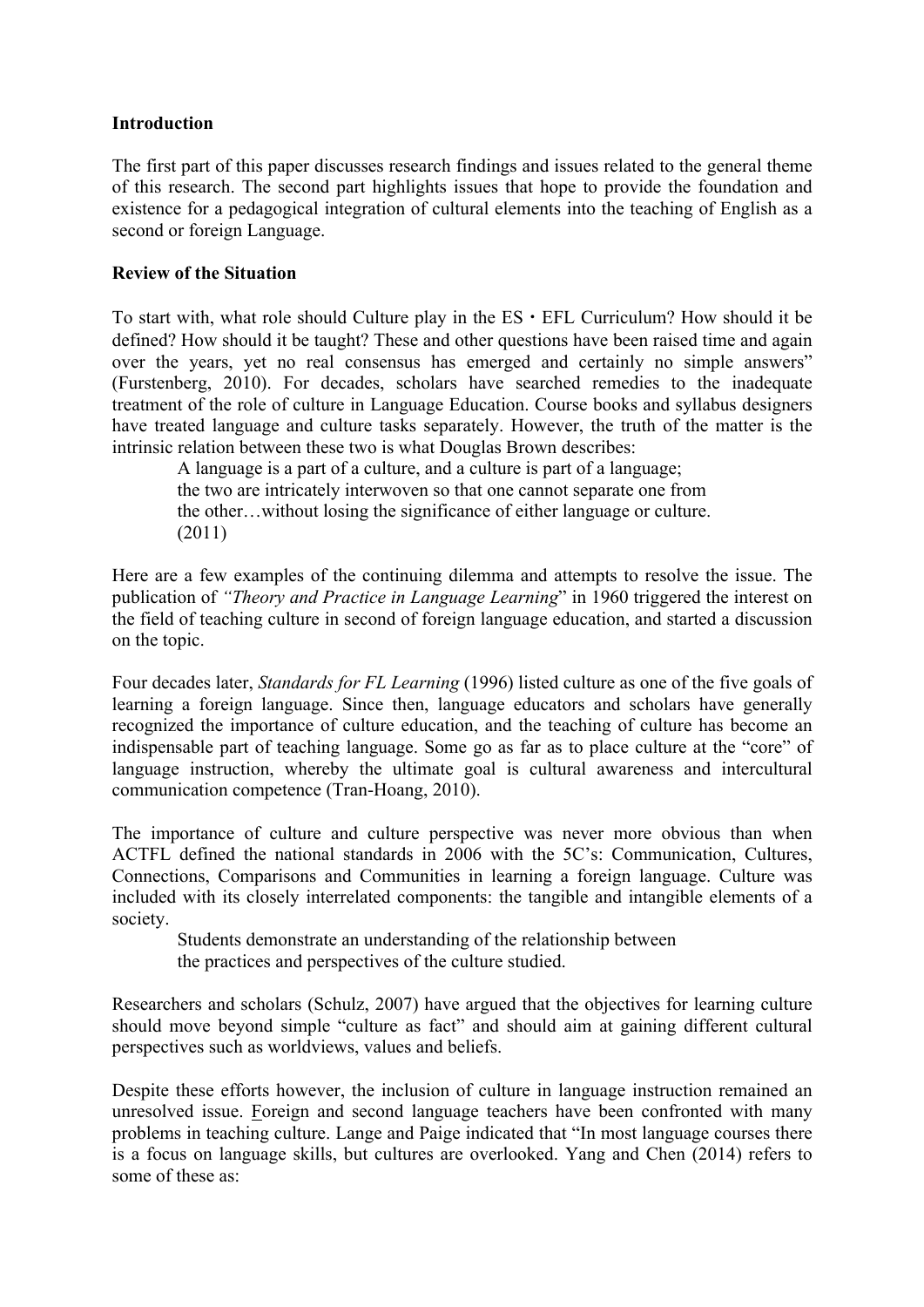- 1. Instructors' negative attitude toward the teaching of culture.
- 2. The lack of effective instruction, resources and technology.
- 3. The absence of academic support for teaching culture.

Language skills have become the focus of language instruction; culture has been overlooked. Thus, although recent trends showed that scholars and educators have come to embrace the natural interdependence of language and culture, culture teaching has left much to be desired. The upshot of these several complex problems is the inherent interconnectedness of language, culture and communication.

# **Discussion**

This paper suggests an alignment of two strands in the use and development of content and materials for the teaching of both. It proposes defining the levels of culture based on Ennis' Integrated Approach (2015) and aligning them with the different stages of second language acquisition for an integrated classroom instruction. In the next section, culture and its components are first discussed, followed by a review of the stages of second language acquisition, along with how to carefully blend aspects of both to achieve integration.

To start with, I reconsider Edward Hall's Cultural Iceberg Model representing his iceberg analogy of culture. "If the culture of a society was the iceberg, Hall reasoned, then there are some aspects visible, above the water, but there is a larger portion hidden beneath the surface  $(1976)$ ."



Figure 1: The Culture Iceberg Metaphor

The external, or conscious, part of culture is what we can see and is the tip of the iceberg and includes behaviors and some beliefs. The internal, or subconscious, part of culture is below the surface of a society and includes some beliefs and the values and thought patterns that underlie behavior.

Hall's categorization of the external, or the conscious part of culture which is visible on the iceberg, and the internal, or the subconscious part of culture which is below the surface level was subsequently modified in Schein's representation below.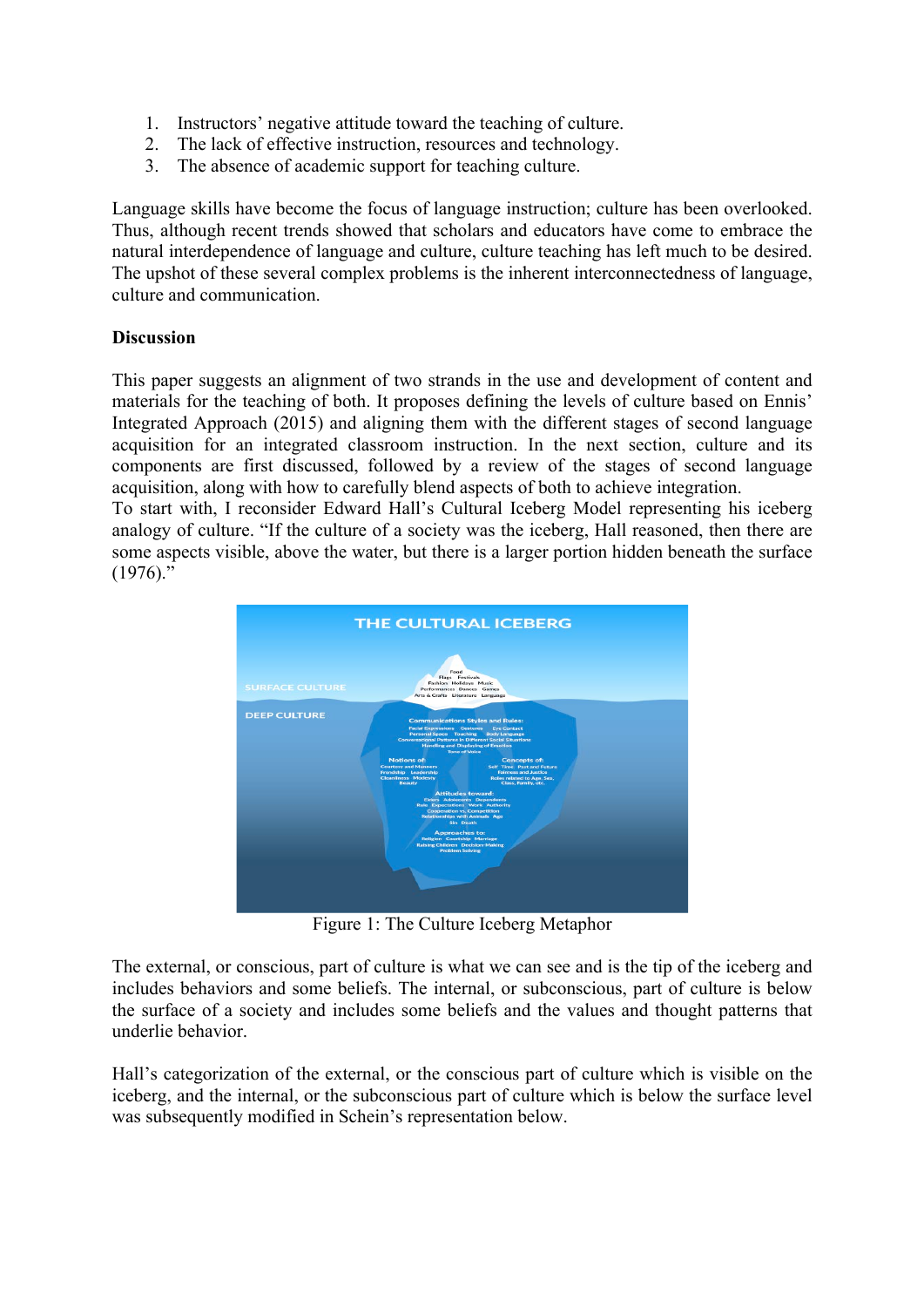

Figure 2: The three levels of culture

Schein defines the three levels of culture as Artifacts, Beliefs and Values, and Basic Underlying Assumptions. These three divisions align well with the different levels of culture iceberg.

Another way of viewing culture which implies concepts of surface and deep culture is the 3P's, which has been expressed in the image of a triangle. Cutshall labels Products as the items required by underlying beliefs and values of a culture, such as food; Practices as the patterns of social interaction or behavior accepted by society, such as rituals and social discourse, and Perspectives as "that culture's view of the world" including the people's attitudes and values. Each division is dependent upon the other, and can pose potential trouble for those studying a foreign language.



# **Culture understanding and the journey to language learning**

The concepts discussed above can be helpful in determining the content of culture instruction and the methodological planning of what to teach when depending on student readiness. The problem is, culture does not simply take on one form. It covers all the tangible symbols and observable behaviors down to the deeper meaning of these symbols including beliefs and values. Which aspects comes in the early stages of language learning? The surface level is easy enough to teach: national costumes, dances, national dishes, festivals, sightseeing spots and so on. These come in colorful illustrations in ELT textbooks and videos. How can the deeper surface of culture translate into language instruction?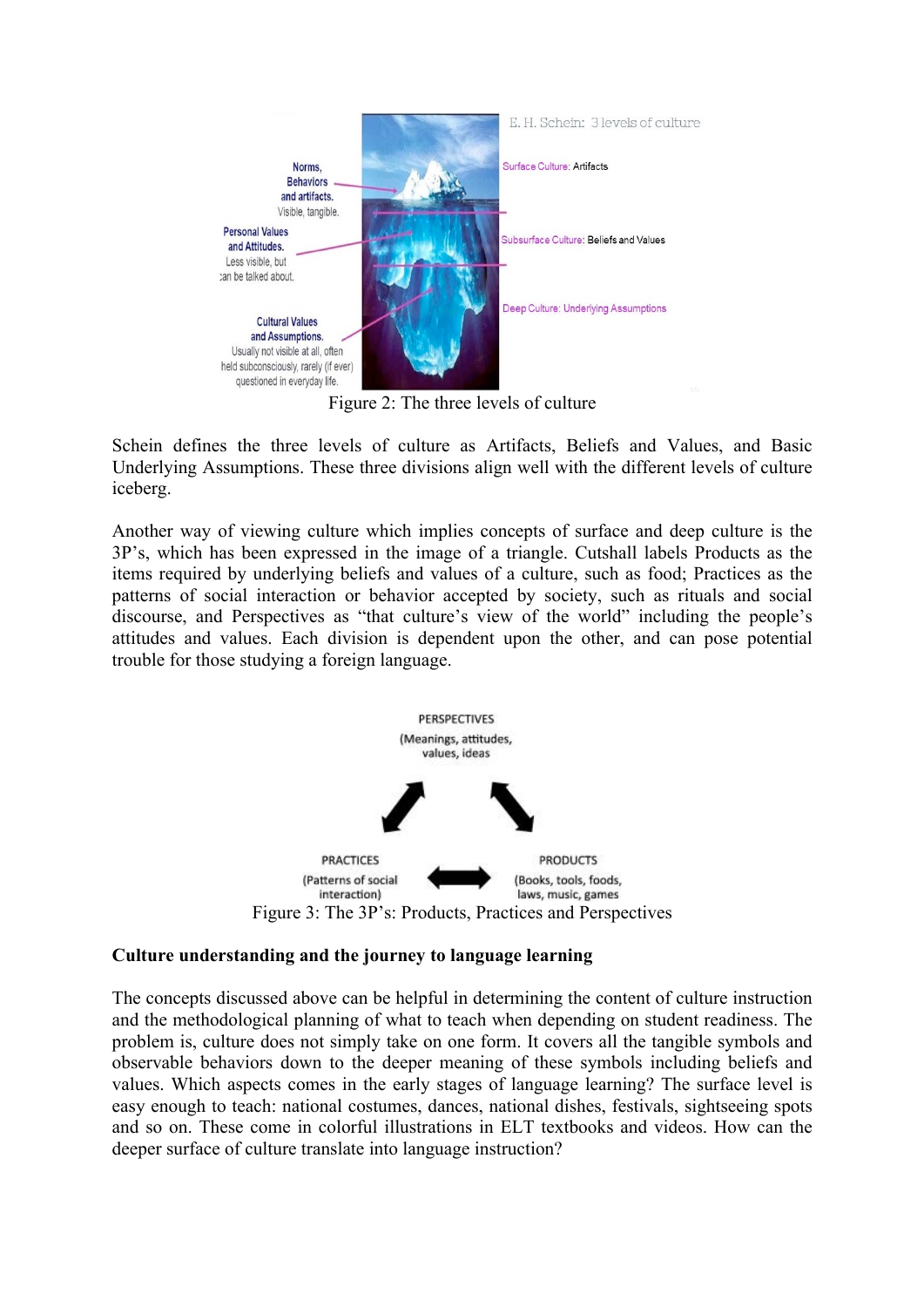Another vital question is the timing involved. One suggestion has been that it should be put off until the students had a firmer grasp of the fundamentals of language they are learning. It is in the latter stages of fluency and mastery, where the deep aspects of culture can become a rich source of culture learning in the classroom. This paper argues in favor of the opposing point of view; that since culture is a gateway to language, holding off cultural topics is a mistake. Effective integration of culture learning depends on the careful sequencing of its content and the skillful infusion in the language instruction. This is the focus of the next section.

## **Teaching culture elements in the different stages of ESL acquisition**

This research suggests that successful integration of culture and language calls for conscious awareness of the surface and deep elements, as described in the Culture Iceberg metaphor, alongside the stages of language acquisition. Let us first review what students can do in the different stages of ESL acquisition.



Figure 4: The Stages of ESL Acquisition

Although instructors cannot expect culture appreciation, nor culture discussion, in the silent-receptive stage, the early stages of language learning, cultural components can be used to introduce new vocabulary and grammar points, or to explain certain language formations. At this stage, reading passages in the target language should introduce students to the surface elements of the culture of the target language.

By the time students get to the stage of speech emergence and production, they are ready for basic communication by combining words into phrases and short sentences. Language instruction can gradually introduce the visible patterns of cultural behavior as part of language practice. Students can probably start imitating and applying language rules of the target language.

In the latter stages of fluency and mastery, the deep aspects of culture can become a rich source of culture learning. When students are able to communicate in complex structures in the target language, they can discuss reasons for differences in cultural behavior. Learning different non-verbal communication behavior is an important communication topic. Students can compare why "avoiding eye contact" is accepted in Japan, and not in the US. Culture instruction can now go deeper into the subsurface culture and students compare social patterns of behavior. They are now able to understand why interrupting a teacher in the midst of a lecture is hardly acceptable in Asia, while silence is abhorred in most Western societies.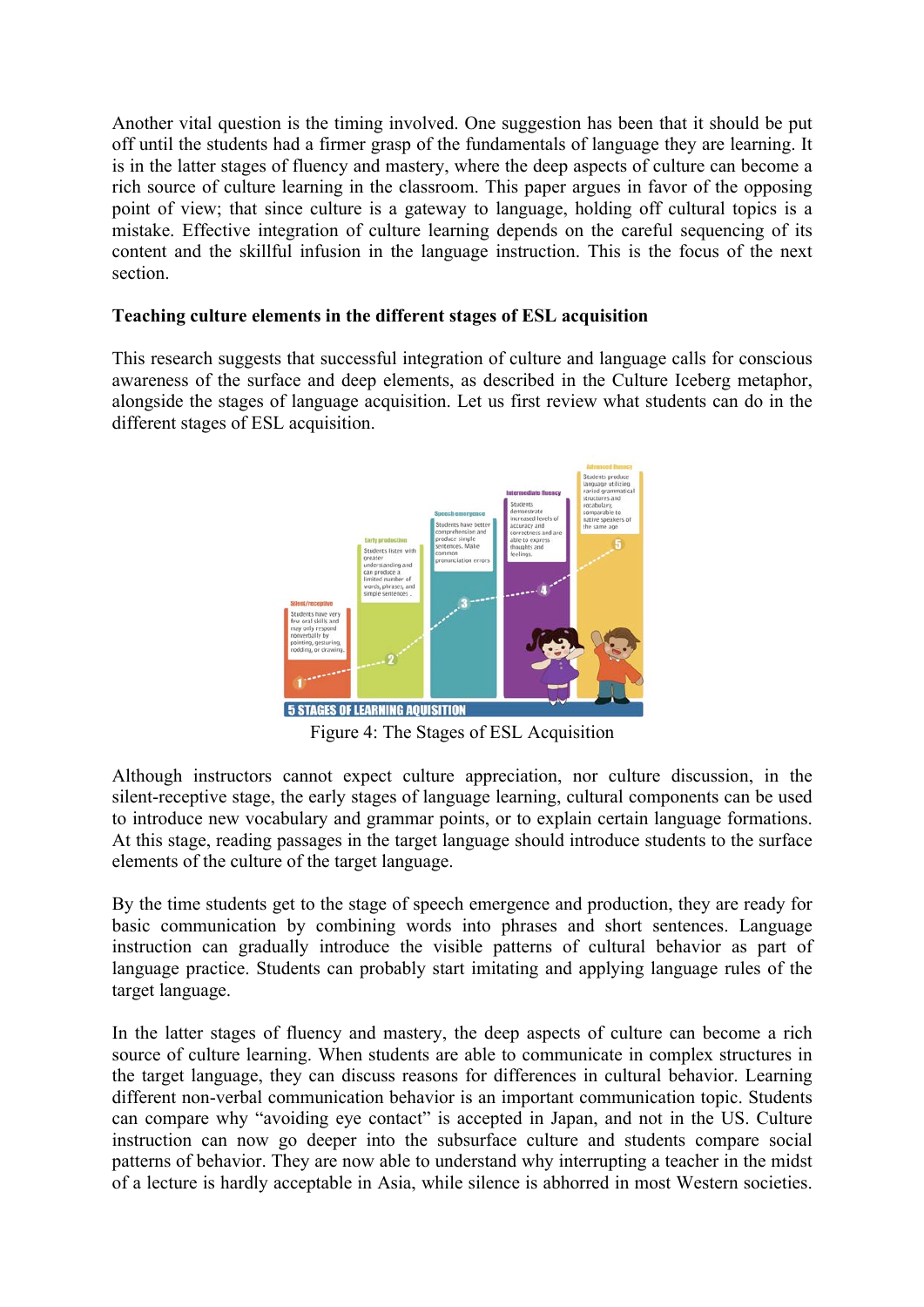Similarly, silence of Japanese students is commonly interpreted as indifference, and incomprehensible to teachers of other culture background.

When students have developed second language competency, teaching and learning cultures can be both interesting and challenging. When students have gained mastery of the target or second language, teachers can expect awareness, appreciation and dialogues focusing on the perspective element of the 3P's. Textbooks and lectures are not merely to supplement the language component but also to complement it; language learning is incomplete without culture learning.

## **Conclusions**

This paper has discussed ways toward an effective careful integration of culture and its elements into the language classroom by aligning the two strands of culture iceberg and stages of second language acquisition, emphasizing integrative learning and heightened student engagement. A careful integration "carefully selecting culture content and tasks according to Stages of ESL Acquisition" exemplifies the case Ennis (2015) identifies: "Inside a white box there are two Black boxes wanting to come out."